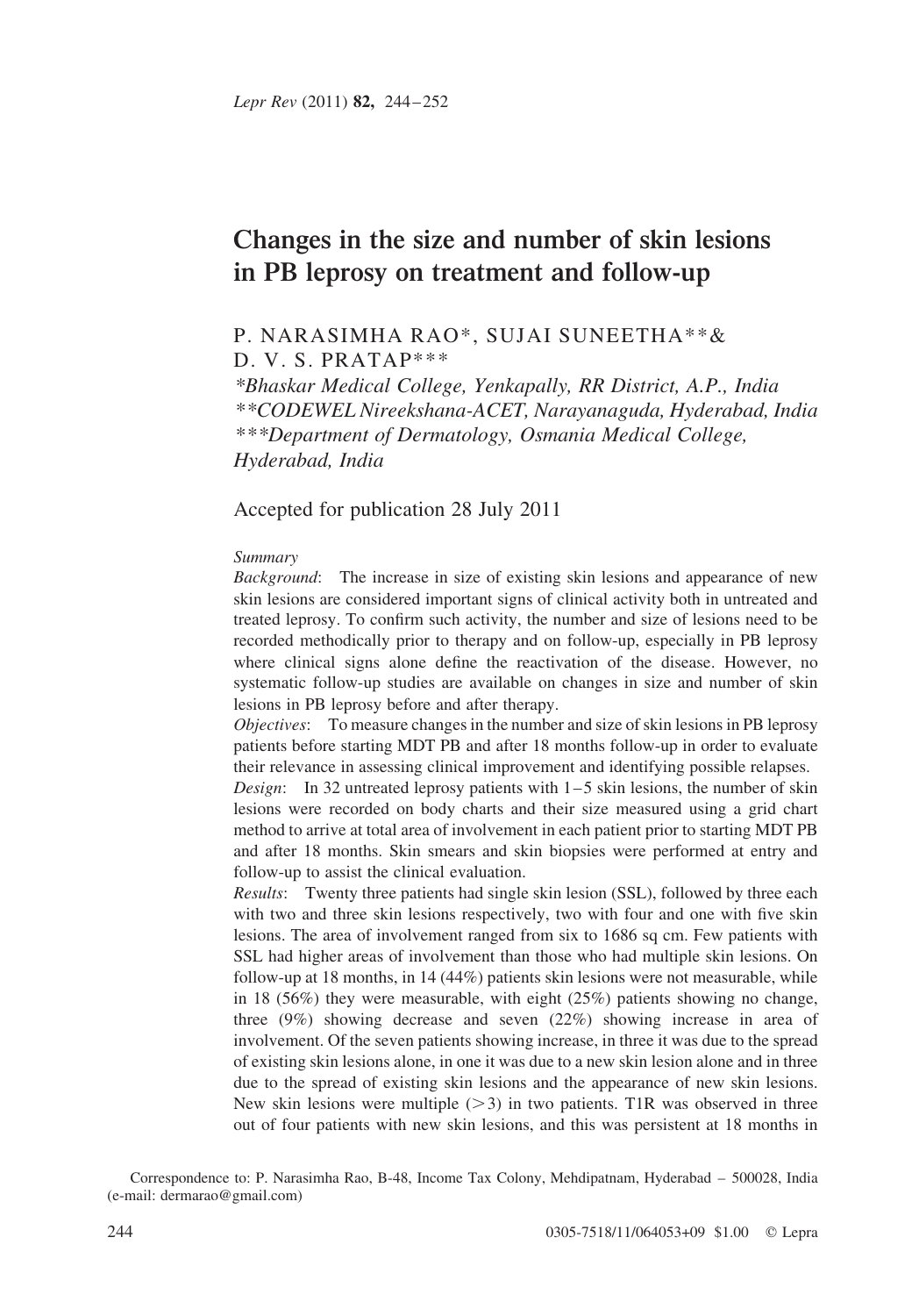one patient. When histopathology at the entry and 18 month follow-up was compared, in one patient with persistent T1R with appearance of multiple new skin lesions, there was increase in GF from 10 to 40% with histological features of T1R and a BI of granuloma of  $1+$ .

Conclusions: In 32 treated patients of PB leprosy on 18 month follow-up for changes in size and number of skin lesions, of six patients showing increase in area of involvement of existing skin lesions, 3 (50%) developed new skin lesions, indicating persistent disease activity. The new lesions which were associated with T1R increased the total number of skin lesions to  $>$  5 in two of these patients requiring a change of drug regimen from PB to MB MDT, with one of them fulfilling clinical and histopathological criteria for relapse of leprosy. Hence, although new lesions are known to occur as part of T1R in PB patients, they are events of great significance which need to be assessed in a methodical manner for their influence on classification and therapy of leprosy.

### Introduction

The disease activity in leprosy is defined both by the natural progression of the disease as well as the reactions which occur during its course. The reactions of leprosy are known to occur not only in untreated patients but also in some of those who are under treatment or have completed their prescribed therapy, the commonest being late Type 1 reaction (T1R), also known as reversal reaction. However, the re-appearance of disease activity could also be due to relapse of leprosy and in PB leprosy it needs to be differentiated from late T1R. To confound the issue, further, a number of clinical signs which define disease activity are common to both relapse and late T1R.

Of these 'increase in size of existing skin lesions' and the 'appearance of new skin lesions' are the signs of clinical activity.<sup>[1,2](#page-7-0)</sup> common to both T1R and relapse in leprosy. Many workers consider them as important clinical signs defining relapse in treated leprosy patients. $3-6$  As the changes in size and number of skin lesions in PB leprosy are of significance, systematic recording of such changes could be a method to confirm and if possible differentiate between T1R and relapse of leprosy. For this reason, we undertook a study to measure changes in the number and size of skin lesions in PB leprosy patients before starting MDT PB and after 18 months follow-up in order to evaluate their relevance in assessing clinical improvement and identifying possible relapses.

In the present study, we have followed a cohort of 32 patients of PB leprosy with  $1-5$  skin lesions and recorded the number and size of all skin lesions in each to arrive at the total area of involvement before MDT PB and at 18 months follow-up, to observe changes in the number and size of skin lesions. We have also attempted to correlate these observations with response to therapy, reactions and histopathology wherever possible.

## Patients and Methods

Thirty two consecutive untreated PB leprosy patients of both sexes between 12 and 50 years of age attending the leprosy out-patient clinic of Gandhi Hospital, Secunderabad, India, between March 2003 and July 2005 were included in the study. PB leprosy for this study was defined as patients who were slit skin smear negative and who had five or less than five skin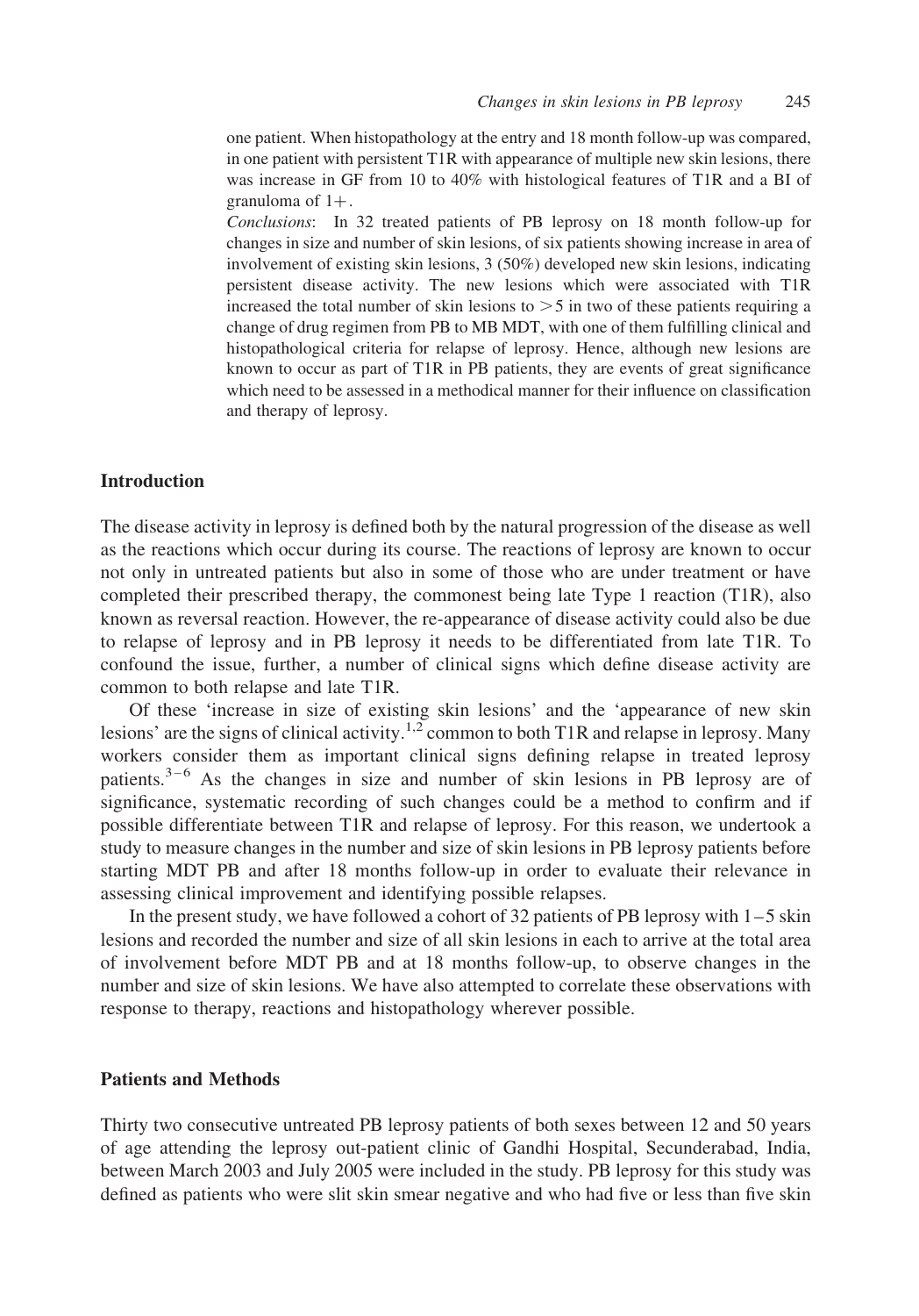lesions with at least one cardinal sign of leprosy.<sup>[7](#page-8-0)</sup> The study was approved by the human ethics committee of Gandhi Hospital. The number of skin lesions in each patient was recorded on a body chart and the area of the skin lesions measured by the grid chart as described below. Skin smear examination and skin biopsy was performed on all patients at time of entry into the study. All patients were administered WHO MDT PB (consisting of Dapsone 100 mg daily and Rifampicin 600 mg once a month) for 6 months and were followed for a period of 18 months. Leprosy reactions observed were treated with appropriate oral corticosteroid therapy<sup>[8](#page-8-0)</sup> and other supportive measures. Clinically, T1R was diagnosed when skin lesions suddenly become inflamed, red and swollen with or without associated signs of neuritis.<sup>[9](#page-8-0)</sup> Areas of existing skin lesions and of new skin lesions if any, were measured in all patients at the end of 18 months of study. Follow-up biopsies were performed on the same skin lesion in those patients showing an increase in the area of involvement at 18 months of observation. Biopsies were stained by Haemotoxylin and Eosin stain and modified Fite stain. Histological assessment was done based on the Ridley-Jopling classification,  $^{10}$  $^{10}$  $^{10}$  and Granuloma Fraction (GF) and Bacillary Index of Granuloma (BIG) was arrived at based on standard methodology. $11$ 

Histologically, the key features of T1R was dermal edema, separation of collagen, dilated vascular channels and intra and extra cellular edema of the granuloma.<sup>[12](#page-8-0)</sup> Clinically, relapse was defined in terms of development of new lesions; new activity in existing lesions; extension of lesions and/or a positive BI in a previously negative patient.<sup>[13](#page-8-0)</sup> Histologically, when there was increased inflammatory cell response; higher Ganuloma fraction and/or presence of bacilli in a biopsy when compared to the earlier biopsy in the same individual, a diagnosis of relapse was considered.<sup>[14](#page-8-0)</sup>

## MEASUREMENT OF THE AREA OF THE SKIN LESION WITH THE HELP OF THE GRID  $CHART$ <sup>15</sup>

A simple square grid chart method was used to measure the area of the skin lesion in the present study. A transparent polythene sheet of A4 size commonly used for overhead projectors was taken. With the help of a scale, equal squares measuring one square cm were drawn on it with permanent ink and the grid chart was thus prepared. The margins of the skin lesion(s) on the body of the patient were outlined with a skin marker pen. The grid chart was placed or wrapped firmly on the marked skin lesion and the number of squares occupied by the skin lesion counted ([Figure 1\)](#page-3-0).

Scoring was done in the following manner: Each full square  $= 1$ . Any incomplete square  $=\frac{1}{2}$ . Total size of a skin lesion (in Sq. cm): Number of full squares + Number of incomplete squares/2. Total area of involvement in each patient was arrived at by adding the sizes of all the skin lesions.

The data analysis was done with the help of SPSS – version 16.0 software. Statistical methods applied was paired 'student t' test. The data conclusion was carried out at 10% level of significance ( $P =$  or  $< 0.10$ ) as the sample size was small.

## **Results**

In the present study of 32 (Male: 21, Female: 11) PB patients with one to five skin lesions, 24 were between 12 and 30 years of age and eight were between 30 and 50 years of age.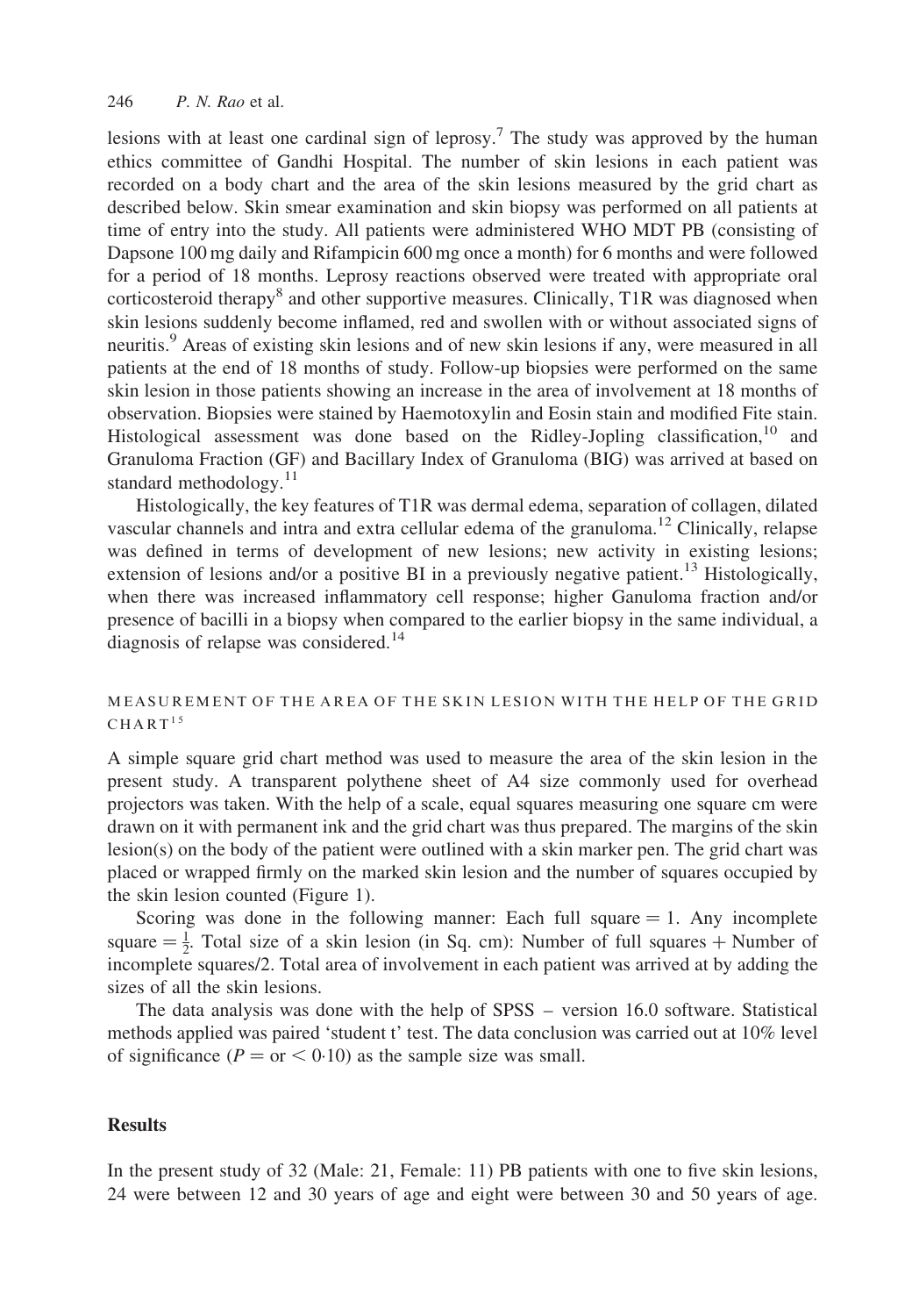<span id="page-3-0"></span>

Figure 1. Method of measuring size of skin lesion by grid chart.

The clinical type of leprosy observed was tuberculoid leprosy (TT) in 11 and borderline tuberculoid (BT) leprosy in 21 patients. Skin smears for Acid Fast Bacilli (AFB) were negative in all patients. On the skin biopsies, histopathology was indeterminate leprosy (IL) in six, BT leprosy in 20, borderline lepromatous (BL) leprosy in two and non specific in four patients. AFB was observed in the skin biopsies of both the patients classified by histopathology as BL and in one patient of IL. BIG ranged from  $1+$  to  $2+$ .

### NUMBER OF SKIN LESIONS AND AREA OF INVOLVEMENT

When the PB patients were grouped based on the number of skin lesions, 23 patients had single skin lesion (SSL), two patients each had two and three skin lesions, one patient had four and two had five skin lesions. The area of skin involvement recorded by grid chart method in 32 PB patients grouped on basis of number of skin lesions is shown in Table 1.

The smallest area of skin involvement observed was 6 sq. cm in two patients with SSL. The largest total area measured in this study was 1686 sq. cm in a patient with two skin lesions. The largest skin lesion observed in the study (1120 sq. cm) was also in the same patient on his right lower limb. When the average area of skin involvement was considered, it was highest in patients with two skin lesions (775 sq cm) followed by patients with three, five and four skin lesions, and was least in SSL patients (65 sq cm). Overall, the average area of skin involvement in 32 PB patients under study was 166·25 sq. cm.

| Number of<br>skin lesions | Number<br>of patients<br>$(No. = 32)$ | Largest total area<br>measured in a<br>patient (sq cm) | Smallest total area<br>Measured in a<br>patient (sq cm) | Average total area<br>of skin $lesion(s)$<br>in a patient |  |  |
|---------------------------|---------------------------------------|--------------------------------------------------------|---------------------------------------------------------|-----------------------------------------------------------|--|--|
|                           | 23                                    | 315                                                    |                                                         | 65                                                        |  |  |
| 2                         |                                       | 1686                                                   | 78                                                      | 775                                                       |  |  |
| 3                         |                                       | 658                                                    | 37                                                      | 319                                                       |  |  |
| $\overline{4}$            |                                       | 94                                                     |                                                         | 94                                                        |  |  |
| 5                         |                                       | 315                                                    | 121                                                     | 218                                                       |  |  |

Table 1. Details of number of skin lesions and area of involvement at entry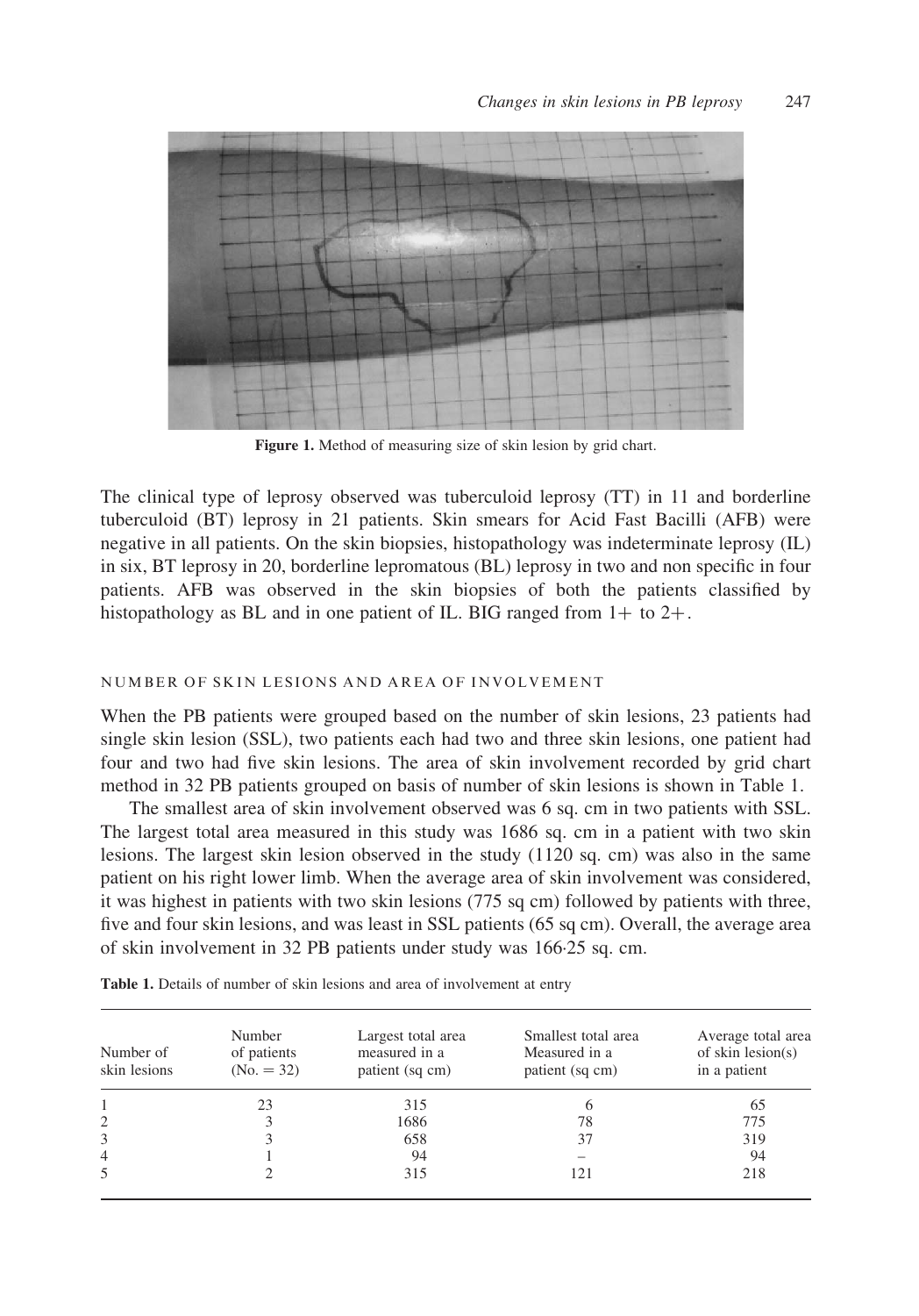#### <span id="page-4-0"></span>248 P. N. Rao et al.

All the 32 patients completed their MDT PB within the prescribed period. T1R was seen in 10 patients; in four at the time of entry and in six it appeared between 6– 12 months of observation. In one patient Type 1 reaction was unabated and persistent at 18 months despite adequate anti-reaction therapy. All the reactions were treated with a semi standardised regimen of oral corticosteroids and supportive therapy.<sup>[5](#page-8-0)</sup> One patient developed weakness of extensors of medial two fingers of the right hand (motor power: grade 3), which recovered fully with physiotherapy.

Patients could be classified into four groups based on changes in the area of involvement at the end of 18 months study (Table 2).

In 14 patients (44%) skin lesions regressed completely; eight (25%) showed no change, seven (22%) showed an increase in area, while three patients (9%) showed a decrease in the area of involvement. In the three patients with a decrease in the area of involvement, the average number of skin lesions at entry was four and by 18 months it was two.

Of the seven patients showing increase in total area of involvement (group 4 of Table 2), in three patients it was due to increase in the area of existing skin lesions along with the appearance of new skin lesions (4A), in three it was due to increase in area of existing skin lesions alone (4B), whereas in one patient it was only due to appearance of a new skin lesion (4C). When the values at entry and 18 month follow-up were analysed at 10% level of significance, for group three patients showing a decrease in the area of involvement, the difference was statistically significant ( $P = 0.069$ ). The difference between entry and 18 month values in group 4A and group 4B was of borderline significance  $(P = 0.109$ and  $P = 0.101$  respectively). However, when all the seven patients of group four who had an increase in the area of involvement were tested together, the difference between entry and 18 month values were statistically significant ( $P = 0.077$ ).

The clinical and histopathological details of seven patients with increase in area of skin involvement at 18 months are given in [Table 3.](#page-5-0) New skin lesions were multiple  $(>3)$  in

| No of patients<br>(Total: 32) | Average area<br>at entry $(sq. cm)$ | Average area<br>at 18 months | LOS between entry<br>and 18 months values |
|-------------------------------|-------------------------------------|------------------------------|-------------------------------------------|
| 14 (44%)                      | 172.2                               | Area not<br>measurable       |                                           |
| 8(25%)                        | 174.0                               | $174.0$ sq. cm               |                                           |
| 3(9%)                         | 159.0                               | $96.3$ sq. cm                | Significant ( $P = 0.069$ )               |
| 3(9%)                         | 16                                  | $23$ sq. cm                  | Borderline significance<br>$(P = 0.109)$  |
| 3(9%)                         | 145.3                               | $205.3$ sq. cm               | Borderline significance<br>$(P = 0.101)$  |
| 1(3%)                         | 566                                 | 567 sq. cm                   |                                           |
|                               |                                     |                              |                                           |

Table 2. Average area of involvement at entry and at the end of 18 months in PB patients grouped based on the type of response in skin lesions

Difference between entry and 18 months values of group 4 (7) patients together was significant ( $P = 0.077$ ). Note: 'Student t test' done at the 10% level of significance (LOS) as sample size is small.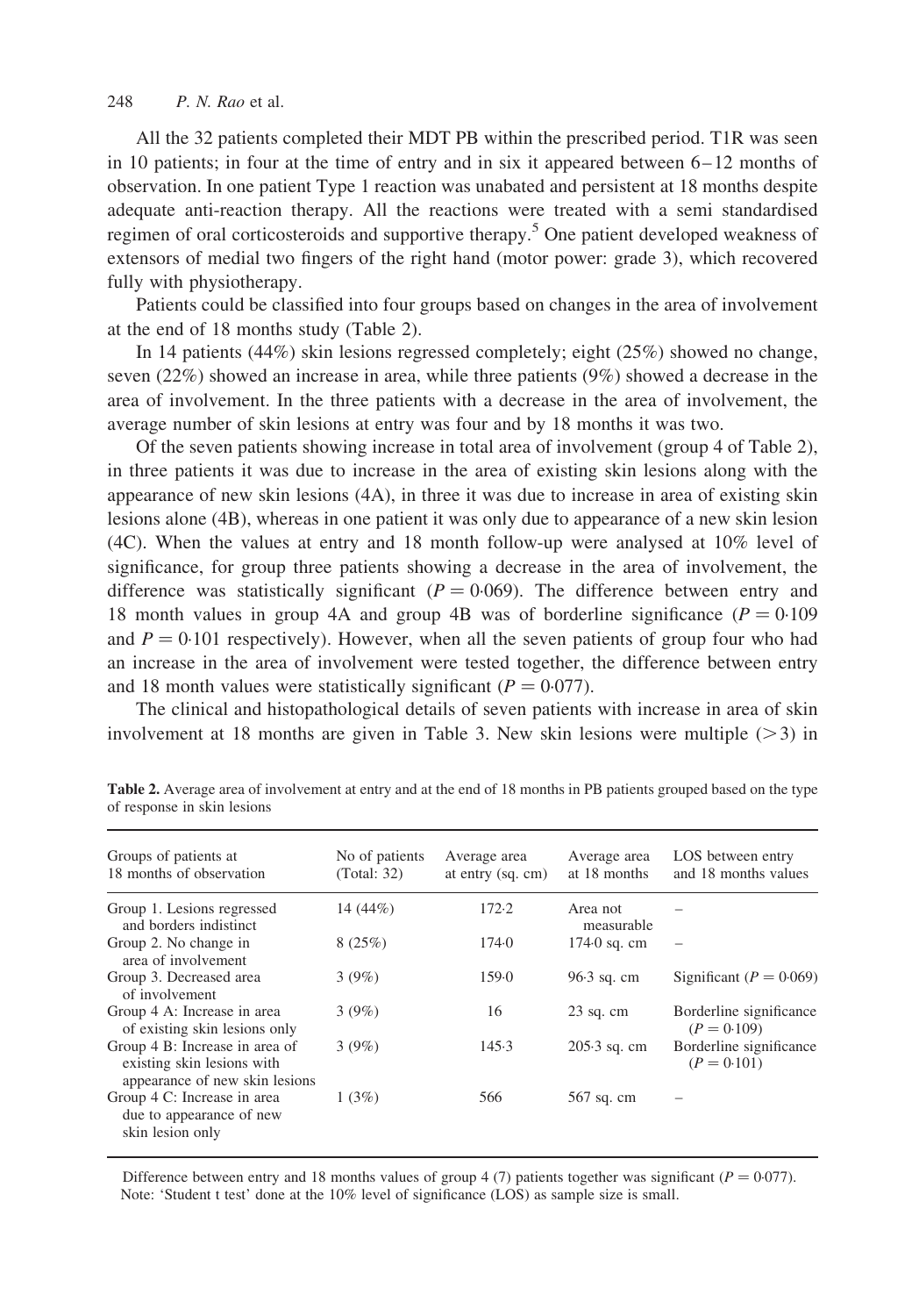| S. No. | Clinical No of |   | Type 1 | Area<br>at entry<br>Diagno lesions reaction (in sq cm) | Area at<br>18 months new skin<br>(in sq cm) lesions | Number of | Histological observations |       |       |                          |       |            |
|--------|----------------|---|--------|--------------------------------------------------------|-----------------------------------------------------|-----------|---------------------------|-------|-------|--------------------------|-------|------------|
|        |                |   |        |                                                        |                                                     |           | At entry                  |       |       | At 18 months             |       |            |
|        |                |   |        |                                                        |                                                     |           | HP                        | GF(%) | BIG   | HP                       | GF(%) | <b>BIG</b> |
| 1      | TT             |   | No     | 19                                                     | 31                                                  |           | BT 20                     |       | Neg   | BT                       | 20    | Neg        |
| 2      | TT             | 2 | No.    | 566                                                    | 567                                                 |           | BL                        | -30   | $2 +$ | $\overline{\phantom{0}}$ |       |            |
| 3      | TT             |   | Yes    | 57                                                     | 76                                                  |           | Н.                        | 20    | $1 +$ | IL                       | 10    | Neg        |
| 4      | BT             | 5 | Yes    | 315                                                    | 400                                                 | 3         | BT 30                     |       | Neg   | IL                       | 10    | Neg        |
| 5      | BT             |   | Yes    | 64                                                     | 140                                                 | >10       | IL                        | 10    | Neg   | BT(T1R)                  | 40    | $1 +$      |
| 6      | <b>BT</b>      |   | No.    | 16                                                     | 20                                                  | -         | BТ                        | 10    | Neg   | <b>BT</b>                | 10    | Neg        |
| 7      | BT             |   | No     | 13                                                     | 18                                                  |           |                           |       |       |                          |       |            |

<span id="page-5-0"></span>Table 3. Clinical and histopathological details at entry and at 18 months follow-up in patients showing increase in area of involvement

 $HP = Histopathological diagnosis, GF: Gramuloma fraction, BIG = Bacterial index of granuloma, IL =$ Indeterminate leprosy,  $TT = Tuberculoid$  leprosy,  $BT = Bordeaux$  Euberculoid leprosy,  $BL = Bordeaux$ lepromatous leprosy,  $T1R = Type 1$  reaction,  $Neg = Negative$ .

two patients. Type 1 reaction was observed in three out of four patients with new skin lesions. One patient continued to have persistent Type 1 reaction at 18 months of observation.

Histopathology results of biopsies taken at the entry and 18 month follow-up were available only for five out of these seven patients. All the histopathology slides were read by single pathologist (SS). All the three patients with clinical evidence of T1R had an initial and a final biopsy for comparison. In one of them the initial and final diagnosis was IL. In one patient the initial diagnosis was BT leprosy and the final diagnosis IL. In the third patient  $(5<sup>th</sup>$  in the table), the initial histological diagnosis was IL with a GF of only 10% but the final diagnosis was BT in T1R with a GF of 40% and a positive BIG. In addition, this patient clinically developed multiple new lesions after completing the full course of MDT and can probably be considered a confirmed relapse (clinical and histological).

#### **Discussion**

In the present study of 32 PB leprosy patients, we have charted the skin lesions with the help of body and grid charts at entry and at 18 months of follow-up to record the changes, both in the size and number of skin lesions. Grid charting was found to be an easy, reliable, repeatable and inexpensive method of recording changes in the skin lesions. The measurement of area of involvement in the present study has thrown up a few interesting findings. The SSL patient with the largest skin lesion had an area of 315 sq cm which was greater than the total surface area of lesions of some patients with three, four and five skin lesions (37, 94 and 121 sq cm respectively). In some patients with three-five skin lesions, the lesions were scattered over more than two body areas, which make them MB leprosy if classification based on count of body areas of involvement is followed<sup>[16,17](#page-8-0)</sup> which considers wider dispersal to be more indicative of severity of disease apart from the number of skin lesions.

In the present study, six out of 32 PB patients who had completed their MDT PB had an increase in the area of existing skin lesion with three (50%) of them developing new skin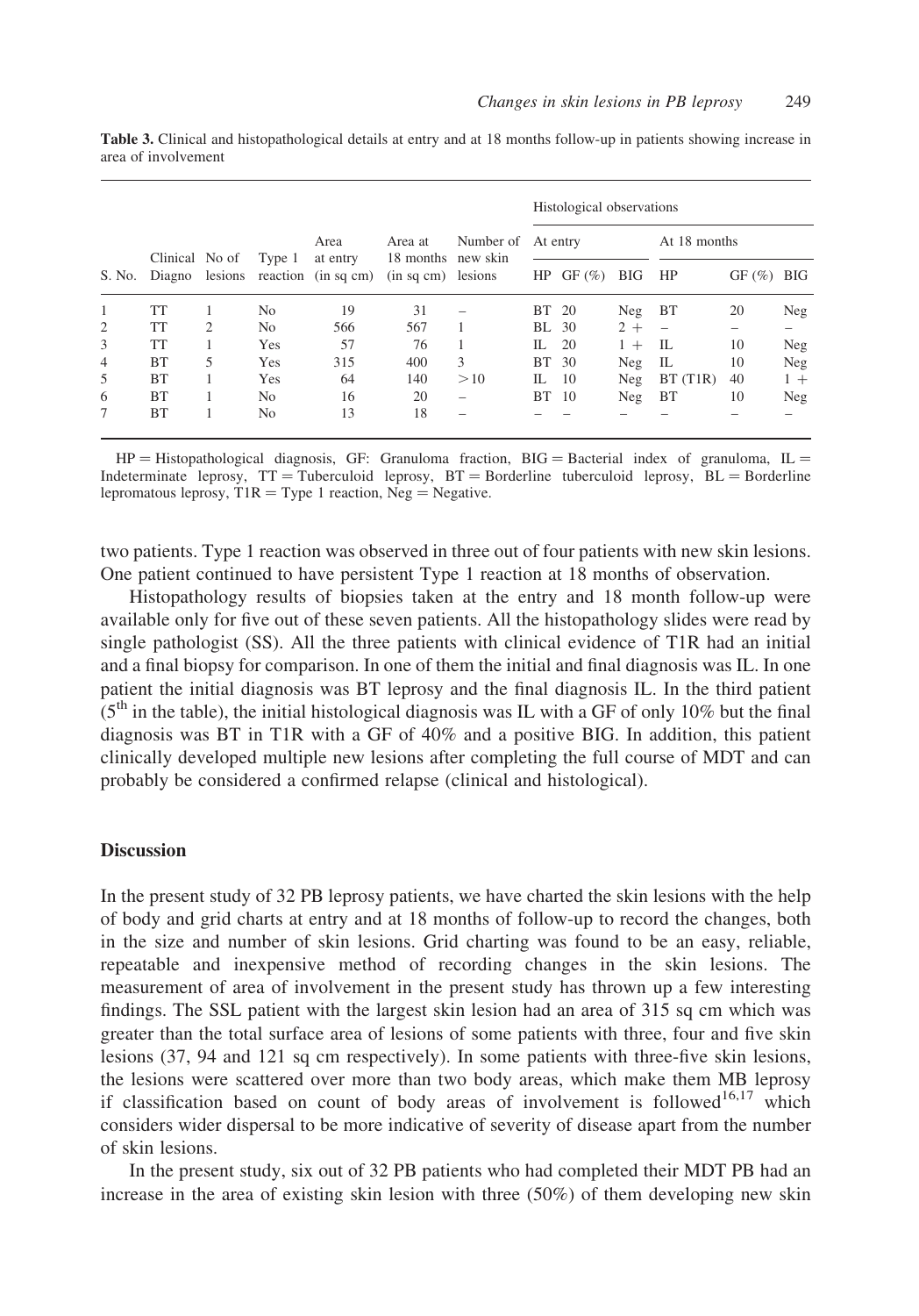lesions, indicating a possible association of these two clinical events [\(Table 2\)](#page-4-0). T1R developed in all three of them, after completion of MDT, between  $6-12$  months of observation (late reversal reaction). In one of these patients, it was persistent at 18 months despite corticosteroid therapy along with the appearance of numerous new skin lesions ( $>10$ ) and positive BIG on skin biopsy, indicating non response to MDT PB and progression of the disease. Appearance of new lesions in patients especially in the tuberculoid spectrum during and after treatment is considered to be either due to Type 1 reaction or reactivation of the disease.<sup>[1](#page-7-0)</sup> However, it is often nearly impossible to differentiate on clinical grounds between relapse and reversal reaction,  $18-20$  especially since relapse is often accompanied by reversal reaction, $21$  which could be the case in this patient with multiple new skin lesions with persistent Type 1 reaction.

Some workers differentiate relapse from reversal reaction based on the onset; while a relapse usually has a slow insidious onset, a reversal reaction develops more rapidly. Nonetheless, patients often cannot tell whether or not the signs have developed gradually or rapidly.<sup>[9](#page-8-0)</sup> Moreover, even routine histopathology is not very helpful to differentiate relapse from reversal reaction.<sup>[3](#page-7-0)</sup> In the present study, on histological assessment in five out of seven patients ([Table 3\)](#page-5-0) who showed increase in the area of involvement; GF indicative of histological activity was similar in two, increased in one and decreased in two on follow-up biopsies. In the one patient with numerous new skin lesions, GF increased from 10% to 40% with BIG becoming positive, along with histological features of Type 1 reaction. As the diagnosis of a PB relapse can never be absolutely certain, the evidence for either a relapse or a reaction must be weighed and a decision made.<sup>[19](#page-8-0)</sup> The appearance of multiple new skin lesions post-MDT with an increase in GF and BIG turning positive surely points to relapse,<sup>[22](#page-8-0)</sup> which was observed in this patient.

The WHO also supports the use of a therapeutic trial of corticosteroids to help differentiate relapse from reaction. There will not be significant change in relapse when a course of steroids is given.<sup>[19](#page-8-0)</sup> Other studies suggest that when reversal reaction is clinically diagnosed in a treated patient and it is not possible to taper the steroids off even after  $2-3$ months, it is most likely to be relapse and MDT should be restarted.<sup>[1,23](#page-7-0)</sup> In the present study, in one patient with multiple new skin lesions, reversal reaction did not regress with the standard treatment with corticosteroids at 18 months of observation equating it to relapse of leprosy.

Let us examine the definitions to assess the significance of appearance of new skin lesions in treated leprosy patients. The recent definition of relapse by WHO is 'the re-occurrence of the disease at any time after the completion of a full course of treatment with WHO recommended MDT and is diagnosed by the appearance of definite new skin lesions and/or an increase in the bacteriological index (BI) of two or more units at any single site compared to BI taken from the same site at a previous examination'.<sup>[24](#page-8-0)</sup> It further states that PB relapses are difficult to differentiate from reversal reactions and the most useful distinguishing feature is the time that has passed since the person was treated: if it is less than 3 years a reaction is most likely while if it is more than 3 years, a relapse becomes more likely. Previous guidelines of leprosy programme of India suggested a time interval of 6 months after drug therapy has been discontinued for the diagnosis of relapse.<sup>[23](#page-8-0)</sup> However, in both these guidelines the scientific basis or evidence in support of the time limit was not stated, and appears arbitrary. In the present study definite new skin lesions were recorded in four PB patients, with two of them developing multiple skin lesions at 18 months follow-up.

The appearance of new lesions in PB patients while on treatment are usually either unmasked old lesions missed during the initial examination or *real* new lesions developing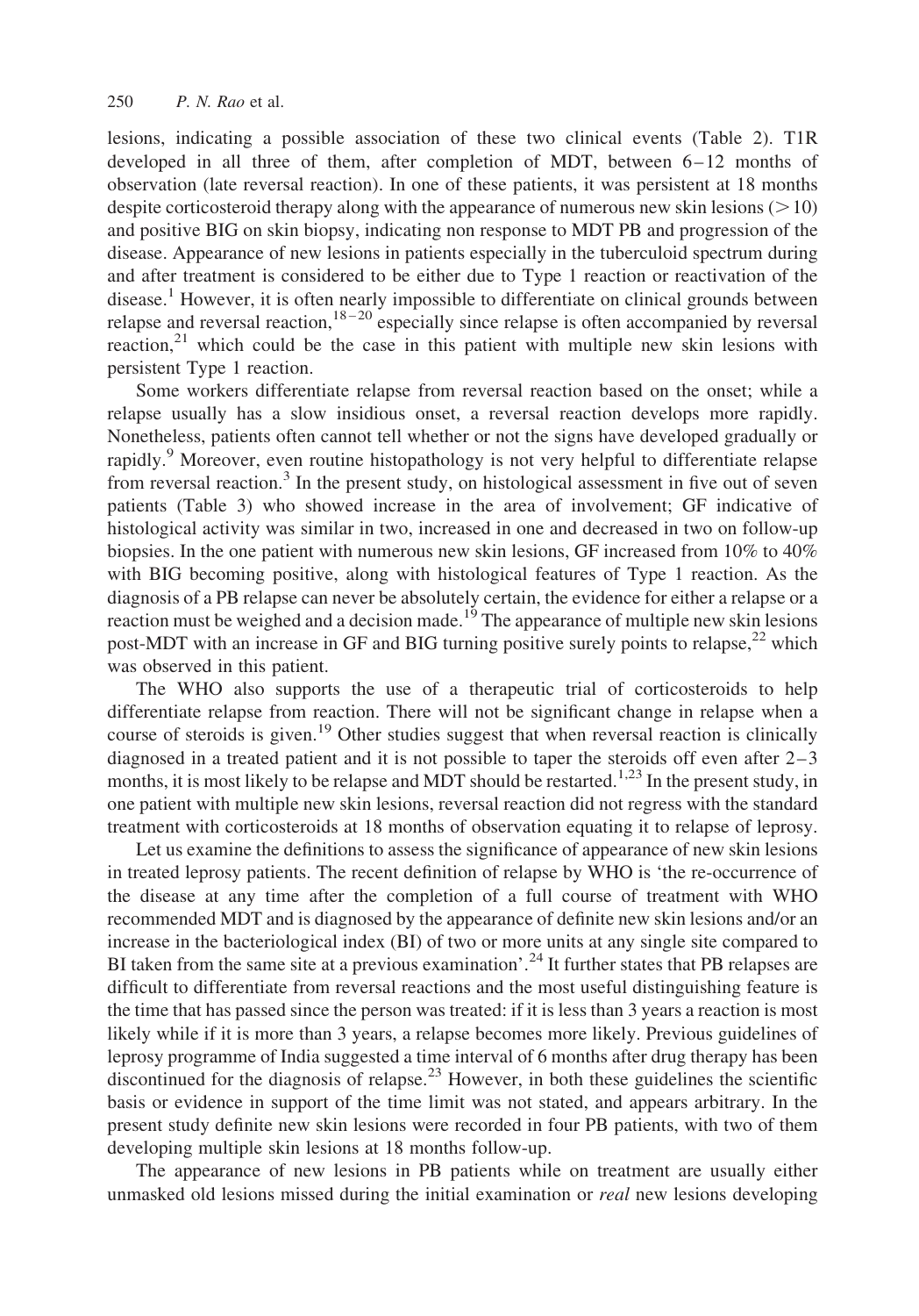<span id="page-7-0"></span>during observation, of which former is probably more common. Unmasking of existing lesions is either due to increase in their thickness and erythema due to T1R or due to increase in the pallor/hypopigmentation and xerosis of skin patch as erythema regresses with therapy. The latter occurrence is especially true in the coloured skin of Indian patients. The appearance of a few new skin lesions during the course of therapy is also possible due to the immunological recognition and expansion of dormant foci of granuloma in the skin following initiation of MDT therapy. In either case, the appearance of new lesions can raise a therapeutic question in few instances as observed in the present study. In two PB patients (4 and 5) of [Table 3,](#page-5-0) new lesions increased the total number of skin lesions to  $>8$ . PB leprosy patients by definition should have  $1-5$  skin lesions only. In this situation, as in the present study, they should be re-assigned to MDT MB as the total number of skin lesions have increased to  $>5$ . However, there are no clear guidelines to this effect. These instances highlight the importance of recording of number of skin lesions by body charting in leprosy.

A summary of key observations in this study are as follows: Appearance of new skin lesions in a PB patient on treatment is a key event and should be recorded. When new lesions increase the skin lesion count to  $>$  5 in PB patients while on therapy or follow-up, treatment should be changed to MDT MB. Continued appearance of multiple new lesions in patients on follow-up (post MDT) could be due inadequate treatment or relapse. Increase in the size of existing lesions observed in six patients of present study may not be significant in itself, nonetheless in 50% of these patients it was associated with appearance of new skin lesion, hence deserves to be recorded.

In conclusion, if relapse is to be confirmed in PB patients, definite new skin lesions should be documented<sup>[19](#page-8-0)</sup> as bacteriological parameters are not relevant in this group. Hence it is necessary to monitor the size of existing skin lesions and also look for new skin lesions in these patients. One drawback of this hospital based study is its small sample size. Despite this limitation, it attempts to address the problems faced with PB classification and suggests the need to reclassify if lesions increase during the course of treatment or after, whether it is due to T1R or relapse. New lesions which appear or sub-clinical lesions which become apparent during T1R in PB patients call for change of classification to MB if the total number of skin lesions increase to  $>$  5 and should ideally be clubbed under 'wrong clinical classification'. However, there are no clear documented guidelines to this effect.

### Acknowledgements

We acknowledge with gratitude the help of Dr V. Hara Gopal, Professor of statistics, Osmania University, Hyderabad in the statistical analysis of the study.

#### **References**

- <sup>1</sup> NLEP Guidelines on case detection, treatment, follow-up and reporting forms; 1985. Leprosy division, Directorate General of Health services, ministry of health and family welfare, Nirman Bhavan, New Delhi. <sup>2</sup> NLEP Operational guidelines on case detection, treatment, follow-up and reporting forms; 1992. Leprosy
- division, Directorate General of Health services, ministry of health and family welfare, Nirman Bhavan,
- <sup>3</sup> Becx-Bleumink M. Relapses among leprosy patents treated with MDT: Experience in leprosy control program of the All Africa leprosy and rehabilitation training center (ALERT) in Ethiopia; Practical difficulties with